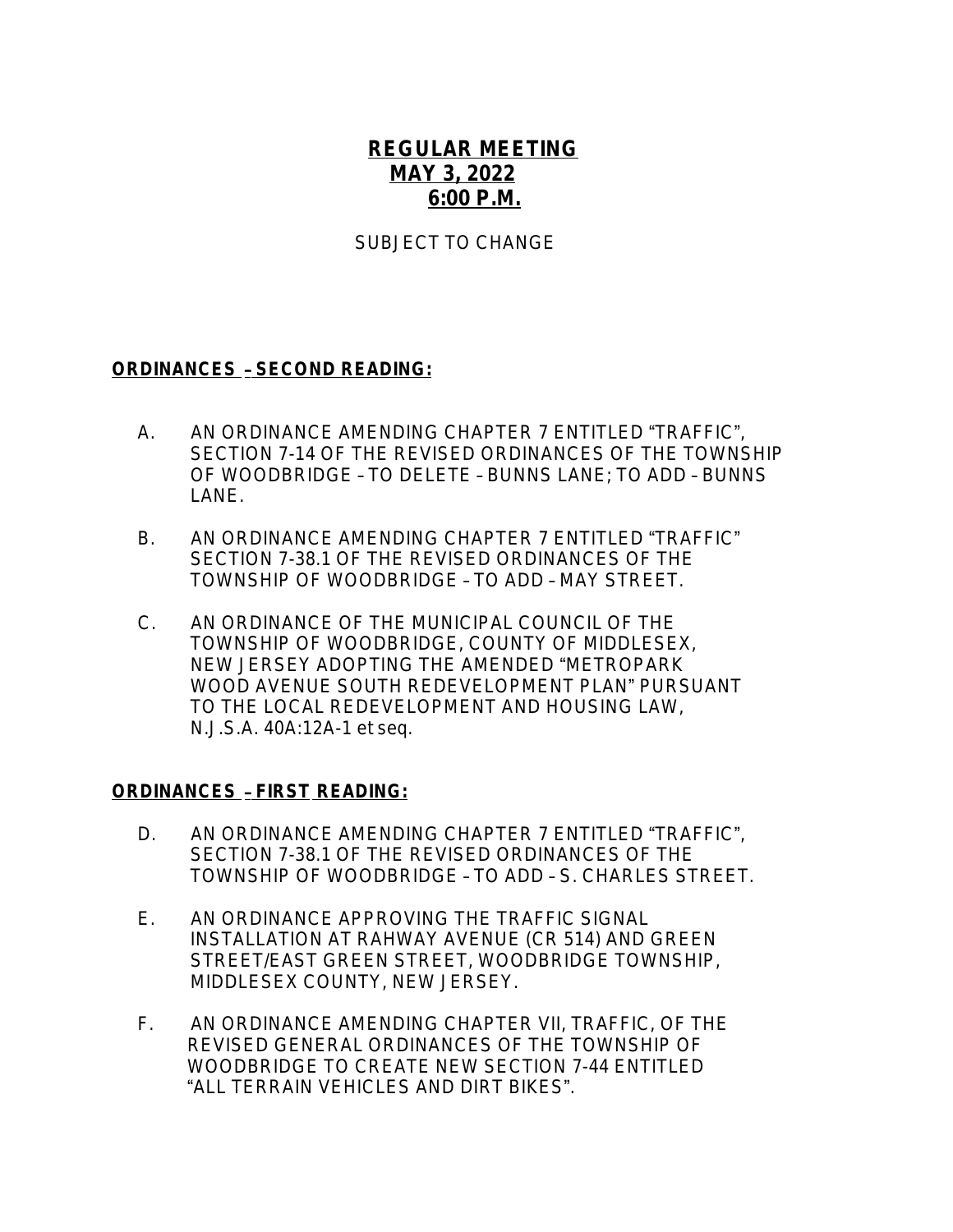- G. AN ORDINANCE AUTHORIZING AND DIRECTING THAT WOODBRIDGE TOWNSHIP ENTER INTO A LEASE AGREEMENT WITH WOODBRIDGE COLUMBIAN CLUB.
- H. AN ORDINANCE AMENDING CHAPTER 17 ENTITLED "BUILDING AND HOUSING", SECTION 17-1 STATE UNIFORM CONSTRUCTION CODE ENFORCING AGENCY.

## **RESOLUTIONS:**

- 1. Adoption of the Corrective Action Plan for the 2021 Audit.
- 2. Appointment Casey Wagner to serve as a member of the Main Street Special Improvement District for a three (3) year term commencing January 1, 2022 and terminating December 31, 2024.
- 3. Appointment Ricardo Viteri to serve as a member of the Woodbridge Township Environmental Commission for a three (3) year term commencing May 3, 2022 and terminating May 2, 2025.
- 4. Agreement Design, Construction and Construction Administration Agreement with Middlesex County for an Intersection Improvement Project at Rahway Avenue and Omar Avenue.
- 5. Agreement Indemnification Agreement with the New Jersey Turnpike Authority for a flag permit agreement for the Ford Avenue Bridge.
- 6. Agreement Hold Harmless Agreement between the Township of Woodbridge and Iselin Fire Prevention Bureau #11.
- 7. Agreement Confidentiality and Non-Disclosure Agreement with PSE&G.
- 8. Agreement Triad Associates for professional Community Development Block Program Consulting services for Technical Assistance.
- 9. Agreement Triad Associates for professional Community Development Block Program Consulting services for preparation of a Workable Relocation Assistance Plan and Relocation Case Management Services.
- 10. Agreement Environmental Connection, Inc. for professional environmental consulting services for asbestos abatement at 270 Old Road in an amount not to exceed \$3,685.00.
- 11. Agreement Environmental Connection, Inc. for professional